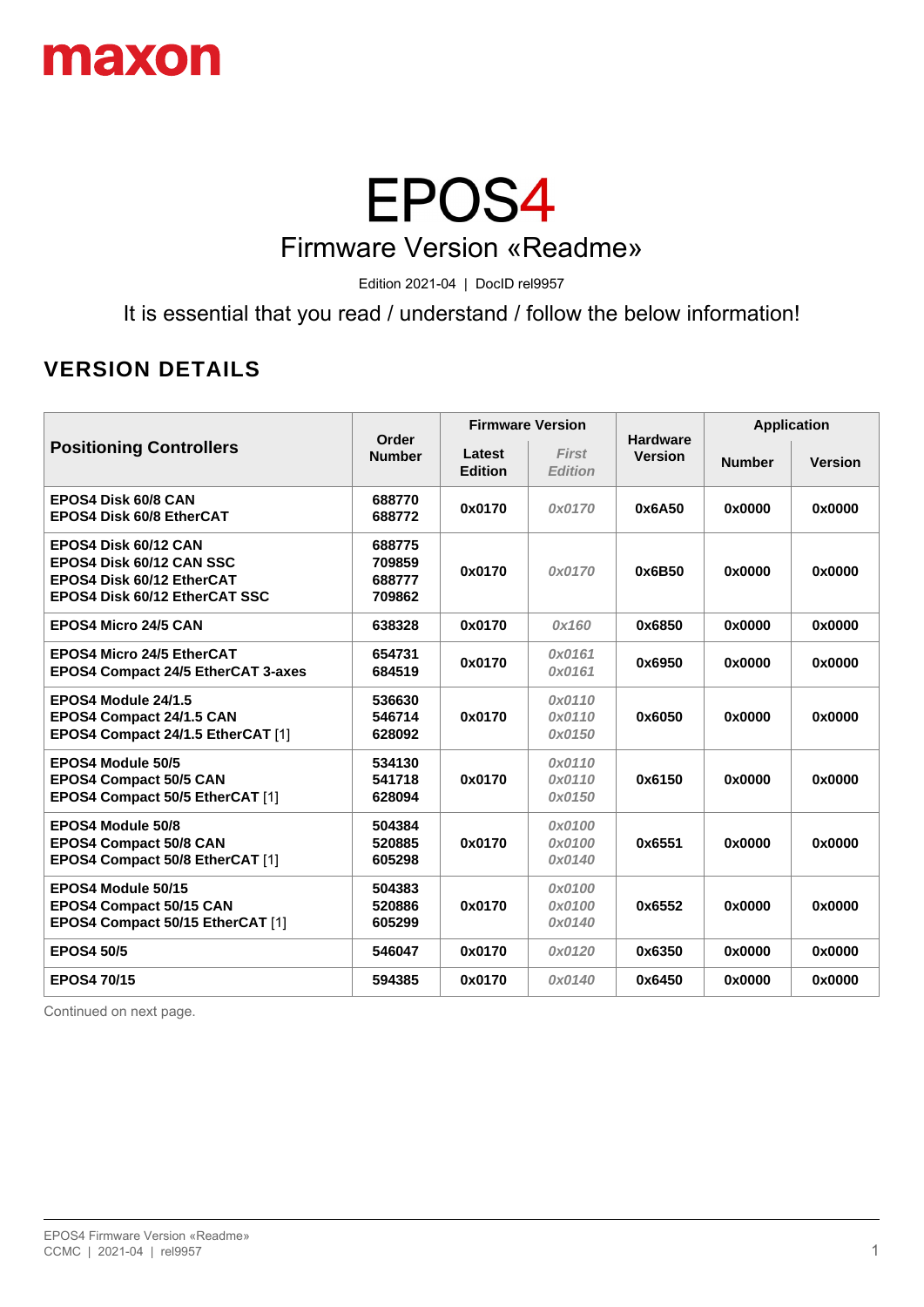

|                                | Order<br><b>Number</b> | <b>Firmware Version</b>  |                                | <b>Hardware</b> | <b>Application</b> |                |
|--------------------------------|------------------------|--------------------------|--------------------------------|-----------------|--------------------|----------------|
| <b>Extensions [2]</b>          |                        | Latest<br><b>Edition</b> | <b>First</b><br><b>Edition</b> | <b>Version</b>  | <b>Number</b>      | <b>Version</b> |
| <b>EPOS4 EtherCAT Card</b>     | 581245                 | 0x0140                   | 0x0100                         | 0x5100          | 0x0000             | 0x0000         |
| <b>EPOS4 CB Power EtherCAT</b> | 604594                 | 0x0140                   | 0x0110                         | 0x5100          | 0x0000             | 0x0000         |
| EPOS4 CB 24/1.5 EtherCAT       | 620048                 | 0x0140                   | 0x0120                         | 0x5100          | 0x0000             | 0x0000         |
| <b>EPOS4 CB 50/5 EtherCAT</b>  | 620044                 | 0x0140                   | 0x0120                         | 0x5100          | 0x0000             | 0x0000         |

*[1] The «Compact EtherCAT» positioning controllers combine a «Module» and the matching EtherCAT connector board («CB EtherCAT»). They include the actual EtherCAT firmware version of the respective «CB EtherCAT» (see above table "Extensions").*

*[2] The firmware of an extension is part of the listed main firmware (see above table "Positioning Controllers") and cannot be downloaded as a stand-alone item. Download and installation take place via the respective positioning controller.*

#### **IMPORTANT INFORMATION**

The functionality of an EPOS4 device is determined by its internal operating system (the so-called firmware). The firmware itself is subject to continuous development as part of an ongoing improvement process and is therefore being updated on a regular basis.

- EPOS4 devices are shipped with the latest firmware version available.
- New versions may feature additional or enhanced functionality as well as improved safety-relevant functions, which might not be fully compatible with former versions!
- [You can update your device with the latest available versions of firmware and «EPOS Studio» \(maxon's graphical](http://epos.maxongroup.com/)  user interface for EPOS positioning controllers). You may access the downloads at http://epos.maxongroup.com.

*Before downloading a new version, you must check for its compatibility with the hardware version you are currently using! Consult maxon if you are in doubt.*

- Earlier versions are available on request.
- The currently used versions of both firmware and hardware can be read out from the controller using the «EPOS Studio».
- To install a new firmware version, use the "Firmware Download Wizard" in «EPOS Studio».
- Be aware that you alone are responsible for using the appropriate firmware version in your present device. Consult maxon if you are in doubt.

*maxon or its representatives do not take responsibility nor obligation for any defect (such as, but not concluding; malfunction of the device and/or attached equipment, loss of production, etc.) caused by incompatibility of firmware versions and/ or by mismatch of a particular firmware version with a given hardware version!*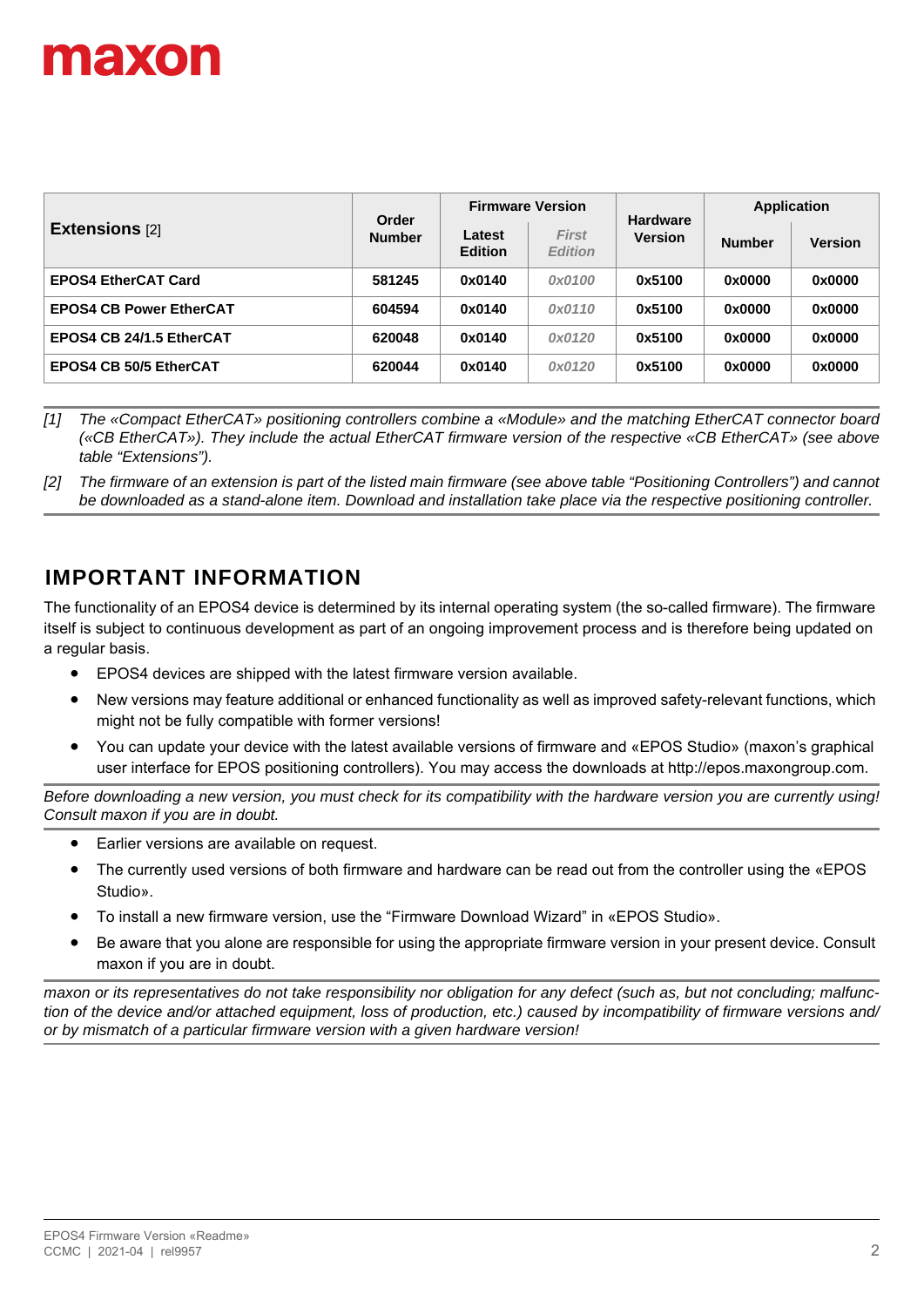

#### **VERSION HISTORY**

| EPOS4_0170_xxxxh_0000h_0000h (Release 2021-04) |                                                                                                                |                                                                                                                                                                                |
|------------------------------------------------|----------------------------------------------------------------------------------------------------------------|--------------------------------------------------------------------------------------------------------------------------------------------------------------------------------|
|                                                | EPOS4 Disk 60/8 CAN<br>EPOS4 Disk 60/8 EtherCAT                                                                | EPOS4_0170h_6A50h_0000h_0000h.bin                                                                                                                                              |
|                                                | EPOS4 Disk 60/12 CAN<br>EPOS4 Disk 60/12 CAN SSC<br>EPOS4 Disk 60/12 EtherCAT<br>EPOS4 Disk 60/12 EtherCAT SSC | EPOS4_0170h_6B50h_0000h_0000h.bin                                                                                                                                              |
|                                                | EPOS4 Micro 24/5 CAN                                                                                           | EPOS4_0170h_6850h_0000h_0000h.bin                                                                                                                                              |
|                                                | EPOS4 Micro 24/5 EtherCAT<br>EPOS4 Compact 24/5 EtherCAT<br>3-axes                                             | EPOS4_0170h_6950h_0000h_0000h.bin                                                                                                                                              |
| <b>Binary</b><br><b>Files</b>                  | EPOS4 Module 24/1.5<br>EPOS4 Compact 24/1.5 CAN<br>EPOS4 Compact 24/1.5 EtherCAT                               | EPOS4_0170h_6050h_0000h_0000h.bin                                                                                                                                              |
|                                                | EPOS4 Module 50/5<br>EPOS4 Compact 50/5 CAN<br>EPOS4 Compact 50/5 EtherCAT                                     | EPOS4_0170h_6150h_0000h_0000h.bin                                                                                                                                              |
|                                                | EPOS4 Module 50/8<br>EPOS4 Compact 50/8 CAN<br>EPOS4 Compact 50/8 EtherCAT                                     | EPOS4_0170h_6551h_0000h_0000h.bin                                                                                                                                              |
|                                                | EPOS4 Module 50/15<br>EPOS4 Compact 50/15 CAN<br>EPOS4 Compact 50/15 EtherCAT                                  | EPOS4_0170h_6552h_0000h_0000h.bin                                                                                                                                              |
|                                                | EPOS4 50/5                                                                                                     | EPOS4_0170h_6350h_0000h_0000h.bin                                                                                                                                              |
|                                                | EPOS4 70/15                                                                                                    | EPOS4 0170h 6450h 0000h 0000h.bin                                                                                                                                              |
|                                                | Introduction                                                                                                   | «EPOS4 Disk 60/8 CAN» / «EPOS4 Disk 60/8 EtherCAT» / «EPOS4 Disk 60/12<br>CAN» / «EPOS4 Disk 60/12 CAN SSC» / «EPOS4 Disk 60/12 EtherCAT» /<br>«EPOS4 Disk 60/12 EtherCAT SSC» |
|                                                | Position window                                                                                                | Position window functionality for PPM and HMM added                                                                                                                            |
|                                                | Controller identification                                                                                      | Optical node identification by blinking LED added                                                                                                                              |
| <b>Features</b>                                | System monitoring                                                                                              | Actual PWM duty cycle object added                                                                                                                                             |
|                                                | Drive protection                                                                                               | Objects to configure the undervoltage, overvoltage, and thermal overload error<br>limits added                                                                                 |
|                                                | Error behavior                                                                                                 | NMT state in case of CAN heartbeat error is new configurable                                                                                                                   |
|                                                | Digital incremental encoder                                                                                    | Configuration for 3-channel encoder without index supervision added                                                                                                            |
|                                                | SSI encoder                                                                                                    | Homing methods with (virtual) index added                                                                                                                                      |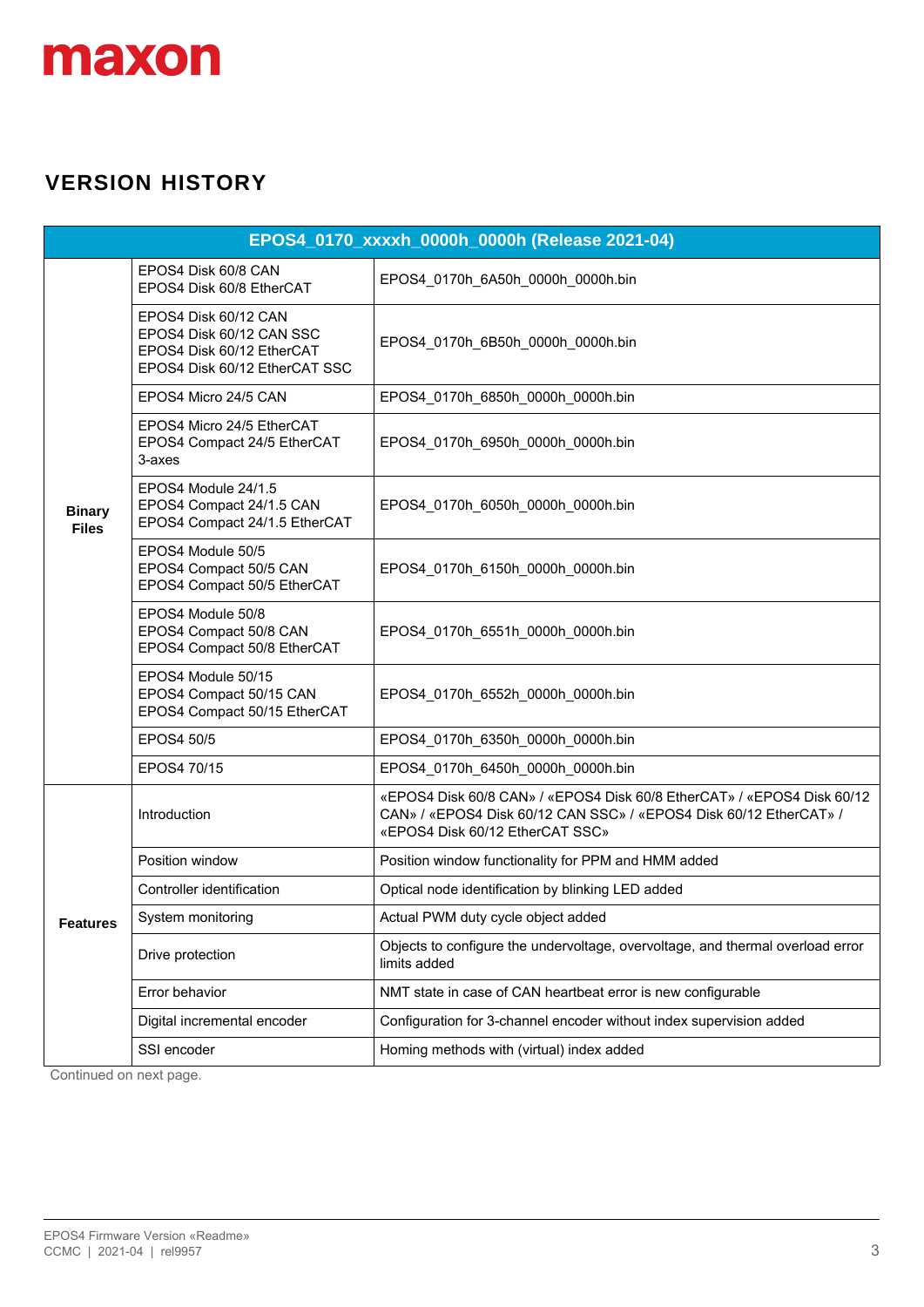| EPOS4_0170_xxxxh_0000h_0000h (Release 2021-04) |                          |                                                                                                      |  |
|------------------------------------------------|--------------------------|------------------------------------------------------------------------------------------------------|--|
|                                                | CAN communication        | Support of Node-ID 255 (undefined) added (used as default value if no valid<br>preset)               |  |
|                                                | EtherCAT communication   | Check of minimal cycle time added.<br>Process data latency improved.                                 |  |
|                                                | <b>Regulation tuning</b> | Improvements and corrections in regulation tuning system identification                              |  |
|                                                | Velocity controller      | Velocity controller filter cut off frequency object (0x30A2; 0x05) added                             |  |
| <b>Changes</b>                                 | Position controller      | Position controller I gain scaling object (0x30A1; 0x09) added                                       |  |
|                                                | System monitoring        | System overload signalization changed to warning (instead of error)                                  |  |
|                                                | <b>Bugfix</b>            | Touch probe: occasionally wrong sensor index detection corrected                                     |  |
|                                                | <b>Bugfix</b>            | CAN PDO: unexpected "CAN Rx queue overflow error" at overlapping PDO and<br><b>SYNC</b> frames fixed |  |
|                                                | <b>Bugfix</b>            | PPM with dual loop configuration: sporadic trajectory discontinuity corrected                        |  |
|                                                | <b>Bugfix</b>            | General minor bug fixing and improvements                                                            |  |

| EPOS4_0161h_xxxxh_0000h_0000h (Release 2020-04) |                                                                                  |                                                                                 |  |
|-------------------------------------------------|----------------------------------------------------------------------------------|---------------------------------------------------------------------------------|--|
|                                                 | EPOS4 Micro 24/5 CAN                                                             | EPOS4 0161h 6850h 0000h 0000h.bin                                               |  |
|                                                 | FPOS4 Micro 24/5 FtherCAT<br>EPOS4 Compact 24/5 EtherCAT<br>3-axes               | EPOS4_0161h_6950h_0000h_0000h.bin                                               |  |
|                                                 | EPOS4 Module 24/1.5<br>EPOS4 Compact 24/1.5 CAN<br>EPOS4 Compact 24/1.5 EtherCAT | EPOS4 0161h 6050h 0000h 0000h.bin                                               |  |
| <b>Binary</b><br><b>Files</b>                   | EPOS4 Module 50/5<br>EPOS4 Compact 50/5 CAN<br>EPOS4 Compact 50/5 EtherCAT       | EPOS4_0161h_6150h_0000h_0000h.bin                                               |  |
|                                                 | EPOS4 Module 50/8<br>EPOS4 Compact 50/8 CAN<br>EPOS4 Compact 50/8 EtherCAT       | EPOS4 0161h 6551h 0000h 0000h.bin                                               |  |
|                                                 | EPOS4 Module 50/15<br>EPOS4 Compact 50/15 CAN<br>EPOS4 Compact 50/15 EtherCAT    | EPOS4_0161h_6552h_0000h_0000h.bin                                               |  |
|                                                 | EPOS4 50/5                                                                       | EPOS4 0161h 6350h 0000h 0000h.bin                                               |  |
|                                                 | EPOS4 70/15                                                                      | EPOS4 0161h 6450h 0000h 0000h.bin                                               |  |
| <b>Features</b>                                 | Introduction                                                                     | «EPOS4 Micro 24/5 EtherCAT» / «EPOS4 Compact 24/5 EtherCAT 3-axes»              |  |
| <b>Changes</b>                                  | <b>Bugfix</b>                                                                    | Transfer of occasionally incorrect actual position values via EtherCAT resolved |  |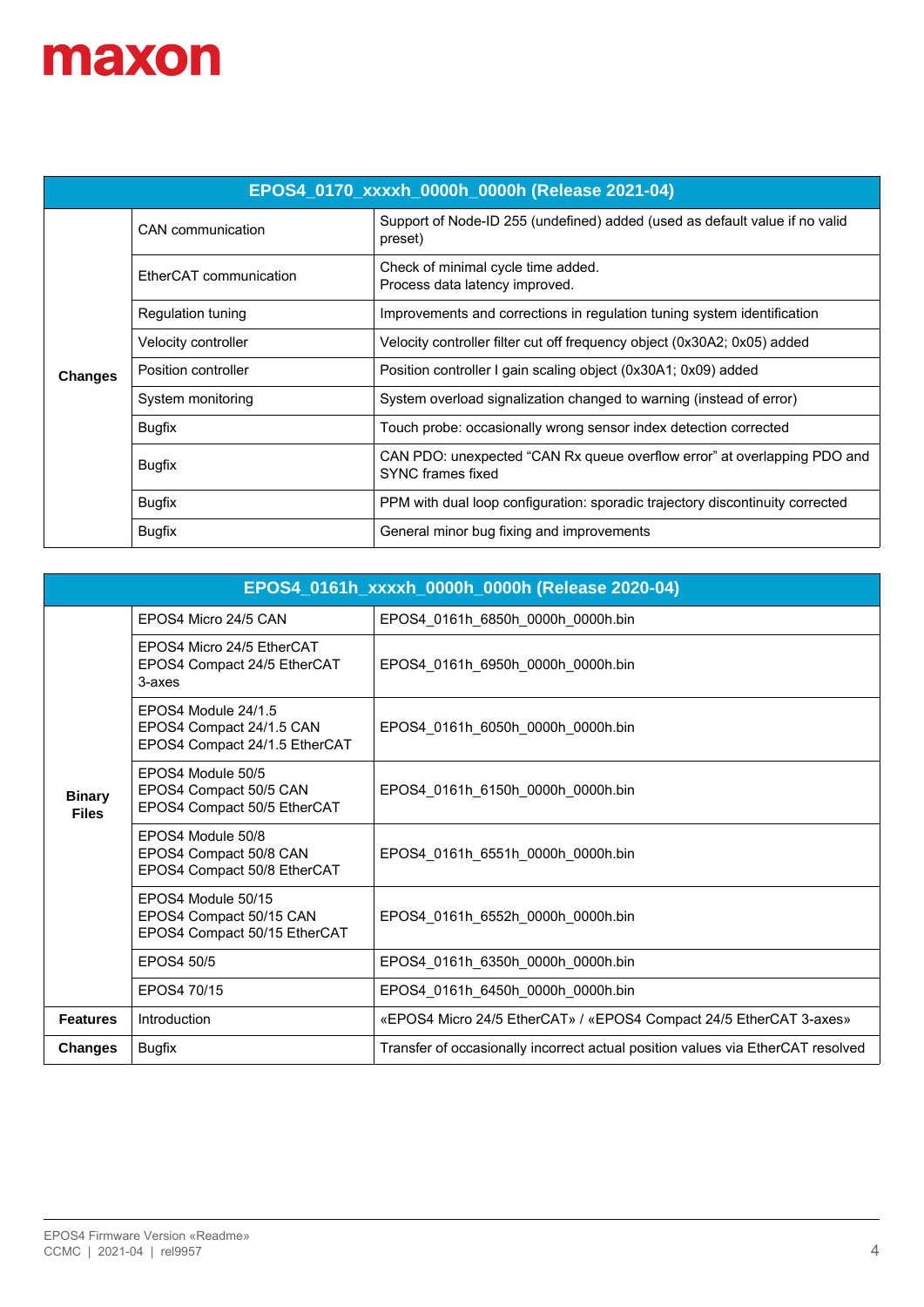| EPOS4_0160h_xxxxh_0000h_0000h (Release 2019-11) |                                                                                  |                                                                                                                                             |
|-------------------------------------------------|----------------------------------------------------------------------------------|---------------------------------------------------------------------------------------------------------------------------------------------|
|                                                 | EPOS4 Micro 24/5 CAN                                                             | EPOS4 0160h 6850h 0000h 0000h.bin                                                                                                           |
|                                                 | EPOS4 Module 24/1.5<br>EPOS4 Compact 24/1.5 CAN<br>EPOS4 Compact 24/1.5 EtherCAT | EPOS4_0160h_6050h_0000h_0000h.bin                                                                                                           |
|                                                 | EPOS4 Module 50/5<br>EPOS4 Compact 50/5 CAN<br>EPOS4 Compact 50/5 EtherCAT       | EPOS4_0160h_6150h_0000h_0000h.bin                                                                                                           |
| <b>Binary</b><br><b>Files</b>                   | EPOS4 Module 50/8<br>EPOS4 Compact 50/8 CAN<br>EPOS4 Compact 50/8 EtherCAT       | EPOS4_0160h_6551h_0000h_0000h.bin                                                                                                           |
|                                                 | EPOS4 Module 50/15<br>EPOS4 Compact 50/15 CAN<br>EPOS4 Compact 50/15 EtherCAT    | EPOS4 0160h 6552h 0000h 0000h.bin                                                                                                           |
|                                                 | EPOS4 50/5                                                                       | EPOS4_0160h_6350h_0000h_0000h.bin                                                                                                           |
|                                                 | EPOS4 70/15                                                                      | EPOS4_0160h_6450h_0000h_0000h.bin                                                                                                           |
|                                                 | Introduction                                                                     | «EPOS4 Micro 24/5 CAN»                                                                                                                      |
|                                                 | Analog I/O                                                                       | Analog set value functionality for CST and CSV added                                                                                        |
| <b>Features</b>                                 | Communication                                                                    | CANopen LSS to configure Node-ID and bit rate and for optical node identifica-<br>tion added                                                |
|                                                 | Digital I/O                                                                      | Digital input functionality «Touch probe» added                                                                                             |
|                                                 | SSI encoder                                                                      | Extended SSI interface for single-turn and multi-turn encoders and up to 62 data<br>bits with configurable mapping to 32 bit position value |
|                                                 | <b>STO</b>                                                                       | Display of STO state added                                                                                                                  |
|                                                 | <b>Bugfix</b>                                                                    | Watchdog error for cyclic NMT command "reset communication" resolved                                                                        |
|                                                 | <b>Bugfix</b>                                                                    | Dual loop inconsistent velocity display during tuning resolved                                                                              |
| <b>Changes</b>                                  | <b>Bugfix</b>                                                                    | Max motor speed limitation not applied during tuning resolved                                                                               |
|                                                 | <b>Bugfix</b>                                                                    | Inconsistent communication during bootup over USB and RS232 resolved                                                                        |
|                                                 | <b>Bugfix</b>                                                                    | Blocking velocity ramps on activating CSV resolved                                                                                          |
|                                                 | <b>Bugfix</b>                                                                    | General minor bug fixing and improvements                                                                                                   |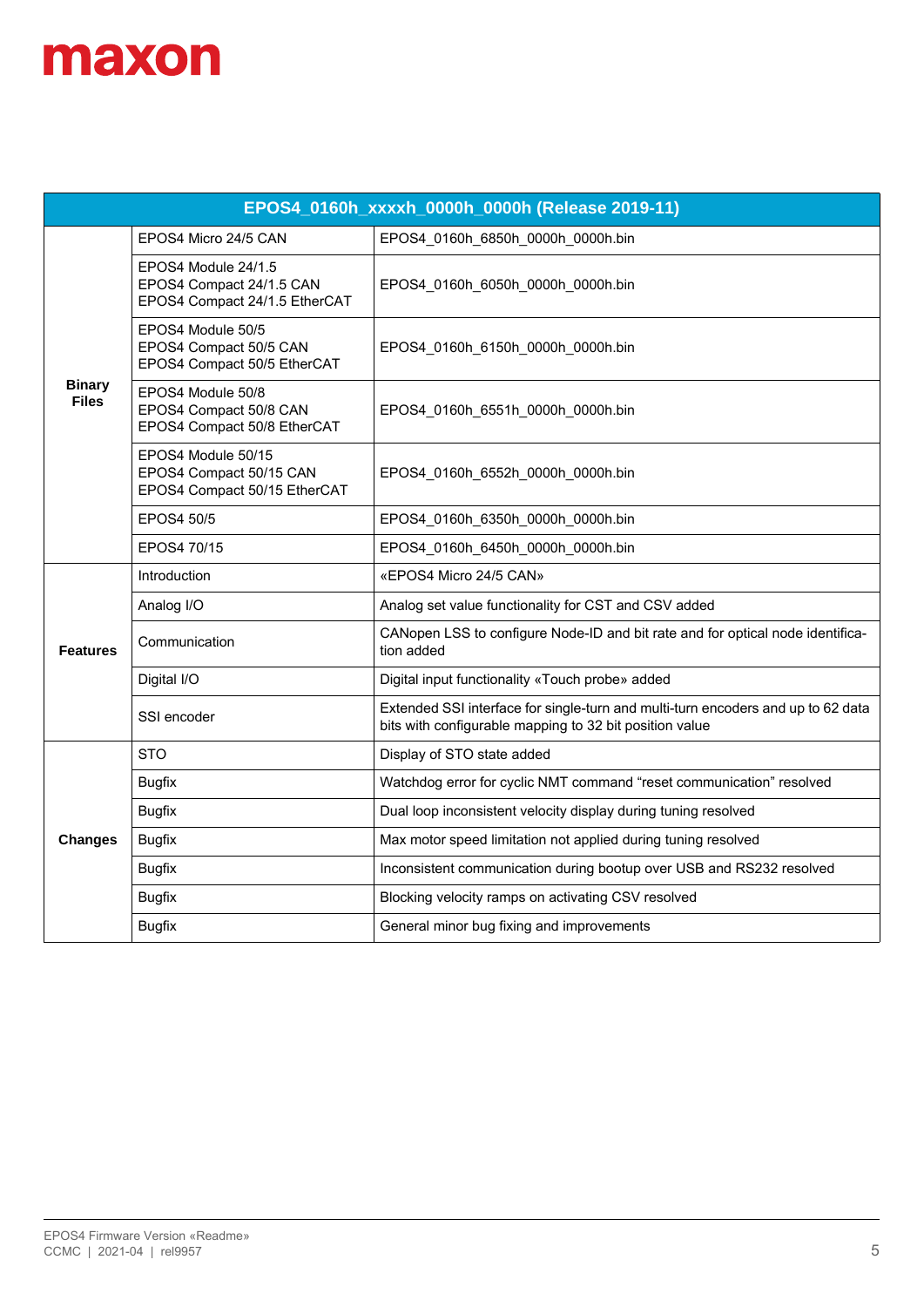| EPOS4_0150h_xxxxh_0000h_0000h (Release 2018-12) |                                                                                  |                                                                                                 |  |
|-------------------------------------------------|----------------------------------------------------------------------------------|-------------------------------------------------------------------------------------------------|--|
|                                                 | EPOS4 Module 24/1.5<br>EPOS4 Compact 24/1.5 CAN<br>EPOS4 Compact 24/1.5 EtherCAT | EPOS4_0150h_6050h_0000h_0000h.bin                                                               |  |
|                                                 | EPOS4 Module 50/5<br>EPOS4 Compact 50/5 CAN<br>EPOS4 Compact 50/5 EtherCAT       | EPOS4_0150h_6150h_0000h_0000h.bin                                                               |  |
| <b>Binary</b><br><b>Files</b>                   | EPOS4 Module 50/8<br>EPOS4 Compact 50/8 CAN<br>EPOS4 Compact 50/8 EtherCAT       | EPOS4_0150h_6551h_0000h_0000h.bin                                                               |  |
|                                                 | EPOS4 Module 50/15<br>EPOS4 Compact 50/15 CAN<br>EPOS4 Compact 50/15 EtherCAT    | EPOS4_0150h_6552h_0000h_0000h.bin                                                               |  |
|                                                 | EPOS4 50/5                                                                       | EPOS4_0150h_6350h_0000h_0000h.bin                                                               |  |
|                                                 | EPOS4 70/15                                                                      | EPOS4 0150h 6450h 0000h 0000h.bin                                                               |  |
| <b>Features</b>                                 | Introduction                                                                     | «EPOS4 Compact 24/1.5 EtherCAT» / «EPOS4 Compact 50/5 EtherCAT»                                 |  |
|                                                 | Regulation                                                                       | Dual loop control added                                                                         |  |
|                                                 | Regulation tuning                                                                | Regulation tuning for dual loop control added                                                   |  |
|                                                 | EtherCAT interface                                                               | Firmware update via EtherCAT interface (FoE) added                                              |  |
|                                                 | USB-to-CAN gateway                                                               | Firmware update via USB-to-CAN gateway added                                                    |  |
|                                                 | Communication                                                                    | NMT commands for USB-to-CAN and RS232-to-CAN gateway added                                      |  |
|                                                 | Analog outputs                                                                   | General purpose functionality for analog outputs added                                          |  |
|                                                 | Analog inputs                                                                    | Adjustment objects for gain and offset added                                                    |  |
|                                                 | Incremental encoder                                                              | Encoder index signal supervision added                                                          |  |
|                                                 | Incremental encoder                                                              | Measuring of encoder speed enhanced by detection of time between consecu-<br>tive sensor edges. |  |
|                                                 | Hall sensors                                                                     | Measuring of sensor speed enhanced by detection of time between consecutive<br>sensor edges.    |  |
|                                                 | SI units                                                                         | SI unit velocity extended by units $10^{-4}$ [rpm], $10^{-5}$ [rpm] and [µrpm]                  |  |
|                                                 | Regulation tuning                                                                | Current control loop tuning improved                                                            |  |
| <b>Changes</b>                                  | USB interface                                                                    | USB communication stability during firmware update improved                                     |  |
|                                                 | CAN PDO                                                                          | CAN PDO communication performance improved                                                      |  |
|                                                 | <b>Bugfix</b>                                                                    | Sporadic "CAN overrun error" caused by excessive NMT command traffic solved                     |  |
|                                                 | <b>Bugfix</b>                                                                    | RS232 blocking at high communication rate solved                                                |  |
|                                                 | <b>Bugfix</b>                                                                    | PVM statusword: Target reached signalization corrected                                          |  |
|                                                 | <b>Bugfix</b>                                                                    | EtherCAT status LED signalization according to ETG specification corrected                      |  |
|                                                 | <b>Bugfix</b>                                                                    | General minor bug fixing and improvements                                                       |  |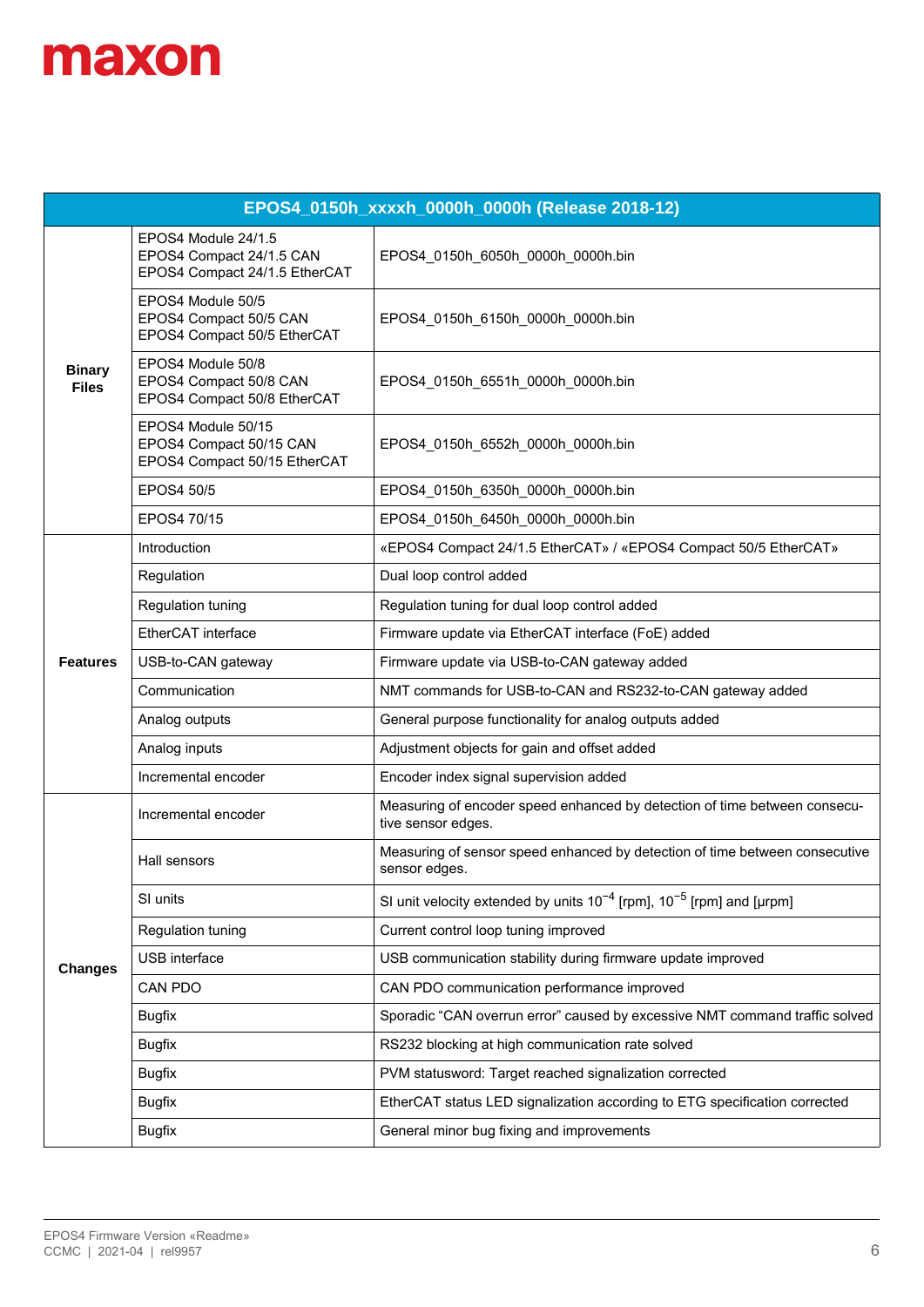| EPOS4_0140h_xxxxh_0000h_0000h (Release 2018-05) |                                                                               |                                                                                                                                  |
|-------------------------------------------------|-------------------------------------------------------------------------------|----------------------------------------------------------------------------------------------------------------------------------|
|                                                 | EPOS4 Module 24/1.5<br>EPOS4 Compact 24/1.5 CAN                               | EPOS4_0140h_6050h_0000h_0000h.bin                                                                                                |
| <b>Binary</b><br><b>Files</b>                   | EPOS4 Module 50/5<br>EPOS4 Compact 50/5 CAN                                   | EPOS4_0140h_6150h_0000h_0000h.bin                                                                                                |
|                                                 | EPOS4 Module 50/8<br>EPOS4 Compact 50/8 CAN<br>EPOS4 Compact 50/8 EtherCAT    | EPOS4_0140h_6551h_0000h_0000h.bin                                                                                                |
|                                                 | EPOS4 Module 50/15<br>EPOS4 Compact 50/15 CAN<br>EPOS4 Compact 50/15 EtherCAT | EPOS4_0140h_6552h_0000h_0000h.bin                                                                                                |
|                                                 | EPOS4 50/5                                                                    | EPOS4_0140h_6350h_0000h_0000h.bin                                                                                                |
|                                                 | EPOS4 70/15                                                                   | EPOS4_0140h_6450h_0000h_0000h.bin                                                                                                |
| <b>Features</b>                                 | Introduction                                                                  | «EPOS4 Compact 50/8 EtherCAT» / «EPOS4 Compact 50/15 EtherCAT» /<br>«EPOS4 70/15»                                                |
|                                                 | Communication                                                                 | Firmware update via CAN interface added                                                                                          |
|                                                 | Incremental encoder 2                                                         | Support of second incremental encoder added                                                                                      |
|                                                 | Analog incremental encoder                                                    | Support of analog incremental encoders added                                                                                     |
|                                                 | Modes of operation                                                            | Cyclic Synchronous Velocity (CSV) added                                                                                          |
|                                                 | Gear                                                                          | Support of systems with attached gear added                                                                                      |
|                                                 | Power supply                                                                  | Powering of device via USB only suppressed                                                                                       |
|                                                 | Homing                                                                        | Homing mode extended by methods featuring "current threshold"                                                                    |
|                                                 | Incremental encoder                                                           | Measuring of sensor speed enhanced by detection of encoder pulse time                                                            |
|                                                 | Sensor supervision                                                            | Sensor supervision extended for the case of different main and commutation<br>sensors                                            |
|                                                 | SI units                                                                      | SI unit velocity extended by units drpm, crpm and mrpm                                                                           |
|                                                 | Regulation tuning                                                             | Data type of object "Electrical resistance" adapted                                                                              |
|                                                 | Motor protection                                                              | Objects "I2t level motor" and "I2t level controller" changed to PDO mappable                                                     |
| <b>Changes</b>                                  | Device description                                                            | Full device name added to EtherCAT slave information file (ESI)                                                                  |
|                                                 | Software position limits                                                      | Software position limits are also activated in unreferenced state                                                                |
|                                                 | Trajectory generator                                                          | Stability of trajectory generator improved                                                                                       |
|                                                 | Hall sensors                                                                  | Spike filtering improved                                                                                                         |
|                                                 | <b>Profile Position Mode</b>                                                  | PPM controlword: Handling of new setpoint and halt flag deactivation improved                                                    |
|                                                 | <b>Bugfix</b>                                                                 | PPM: Sporadic spikes on demand value when immediately commanding target<br>values solved                                         |
|                                                 | <b>Bugfix</b>                                                                 | PPM statusword: Spikes on set point acknowledge bit signalization during state<br>change to quick stop or halt command corrected |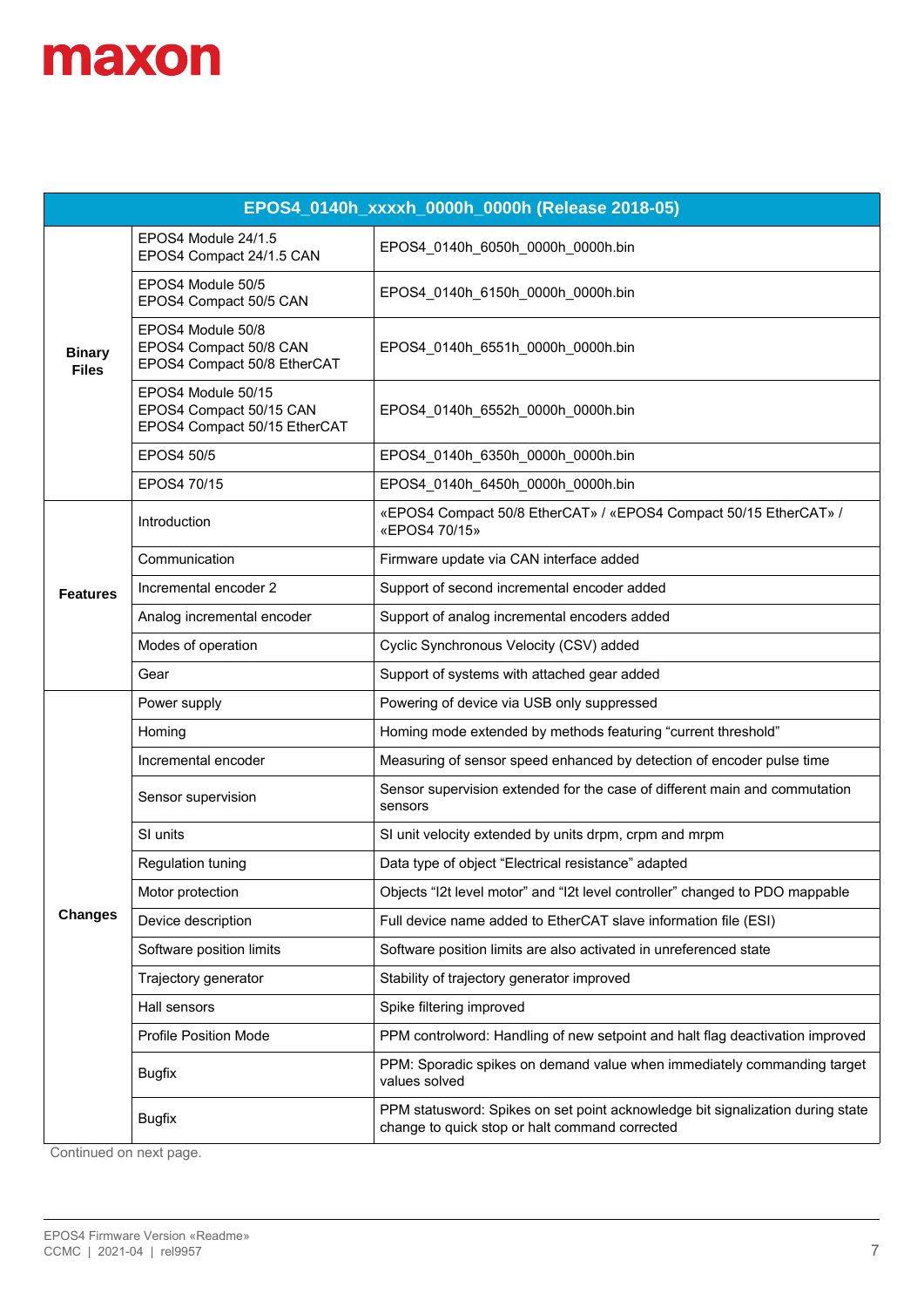| EPOS4_0140h_xxxxh_0000h_0000h (Release 2018-05) |               |                                                                                                  |  |
|-------------------------------------------------|---------------|--------------------------------------------------------------------------------------------------|--|
| <b>Changes</b>                                  | <b>Bugfix</b> | PVM statusword: Spikes on speed bit signalization during state change to quick<br>stop corrected |  |
|                                                 | <b>Bugfix</b> | CSP: Target position value interpolation improved                                                |  |
|                                                 | Bugfix        | Deadlock caused by domain object access via EtherCAT with wrong data size<br>solved              |  |
|                                                 | <b>Bugfix</b> | Sporadic "CAN Rx queue overflow error" with inactive CAN interface solved                        |  |
|                                                 | <b>Bugfix</b> | Wrong CAN COB-IDs display during CAN bus initialization fixed                                    |  |
|                                                 | <b>Bugfix</b> | General minor bug fixing and improvements                                                        |  |

| EPOS4_0130h_xxxxh_0000h_0000h (Release 2017-12) |                                                 |                                                                                       |  |
|-------------------------------------------------|-------------------------------------------------|---------------------------------------------------------------------------------------|--|
|                                                 | EPOS4 Module 24/1.5<br>EPOS4 Compact 24/1.5 CAN | EPOS4 0130h 6050h 0000h 0000h.bin                                                     |  |
|                                                 | EPOS4 Module 50/5<br>EPOS4 Compact 50/5 CAN     | EPOS4 0130h 6150h 0000h 0000h.bin                                                     |  |
| <b>Binary</b><br><b>Files</b>                   | EPOS4 Module 50/8<br>EPOS4 Compact 50/8 CAN     | EPOS4 0130h 6551h 0000h 0000h.bin                                                     |  |
|                                                 | EPOS4 Module 50/15<br>EPOS4 Compact 50/15 CAN   | EPOS4 0130h 6552h 0000h 0000h.bin                                                     |  |
|                                                 | <b>EPOS4 50/5</b>                               | EPOS4 0130h 6350h 0000h 0000h.bin                                                     |  |
|                                                 | Introduction                                    | EPOS4 EtherCAT extension                                                              |  |
| <b>Features</b>                                 | Communication                                   | EtherCAT communication (CoE) for EPOS4 accessories with EtherCAT exten-<br>sion added |  |
|                                                 | Modes of operation                              | Cyclic Synchronous Position (CSP) added                                               |  |
|                                                 | Custom persistent memory                        | Object to store custom values added                                                   |  |
|                                                 | <b>Bugfix</b>                                   | Position controller: anti-windup behavior improved                                    |  |
|                                                 | <b>Bugfix</b>                                   | Analog inputs: Display of negative values corrected                                   |  |
|                                                 | <b>Bugfix</b>                                   | SSI encoder: Reading special bits fixed                                               |  |
| <b>Changes</b>                                  | <b>Bugfix</b>                                   | CAN gateway: Sporadic watchdog error fixed                                            |  |
|                                                 | <b>Bugfix</b>                                   | CAN: Automatic bit rate detection fixed                                               |  |
|                                                 | <b>Bugfix</b>                                   | Statusword: Internal limit signalization corrected                                    |  |
|                                                 | <b>Bugfix</b>                                   | CST statusword: Drive follows command signalization corrected                         |  |
|                                                 | <b>Bugfix</b>                                   | General minor bug fixing and improvements                                             |  |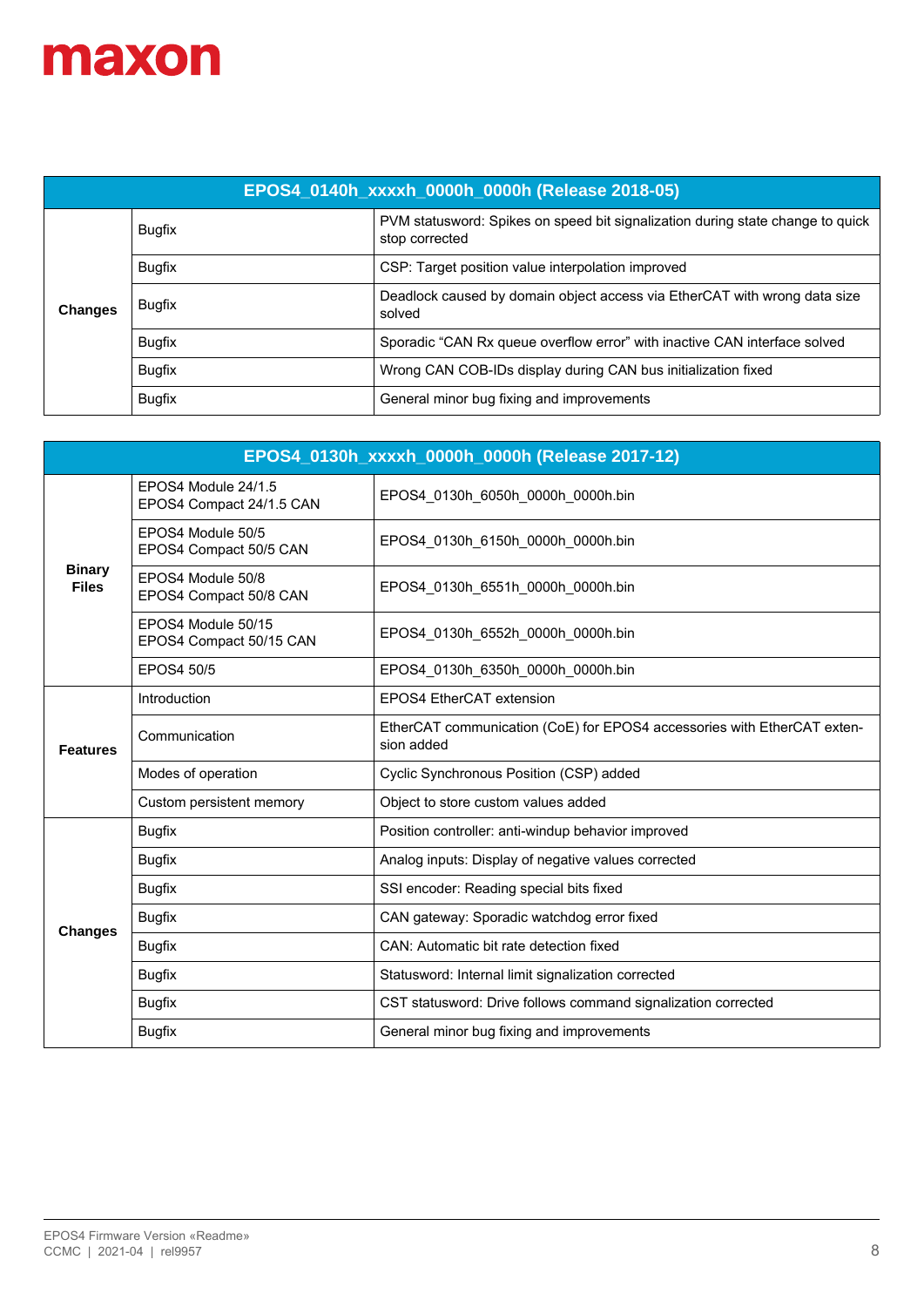| EPOS4_0120h_xxxxh_0000h_0000h (Release 2017-06) |                                                 |                                                                                            |  |
|-------------------------------------------------|-------------------------------------------------|--------------------------------------------------------------------------------------------|--|
|                                                 | EPOS4 Module 24/1.5<br>EPOS4 Compact 24/1.5 CAN | EPOS4_0120h_6050h_0000h_0000h.bin                                                          |  |
|                                                 | EPOS4 Module 50/5<br>EPOS4 Compact 50/5 CAN     | EPOS4 0120h 6150h 0000h 0000h.bin                                                          |  |
| <b>Binary</b><br><b>Files</b>                   | EPOS4 Module 50/8<br>EPOS4 Compact 50/8 CAN     | EPOS4 0120h 6551h 0000h 0000h.bin                                                          |  |
|                                                 | FPOS4 Module 50/15<br>EPOS4 Compact 50/15 CAN   | EPOS4 0120h 6552h 0000h 0000h.bin                                                          |  |
|                                                 | EPOS4 50/5                                      | EPOS4 0120h 6350h 0000h 0000h.bin                                                          |  |
|                                                 | Introduction                                    | «EPOS4 50/5»                                                                               |  |
| <b>Features</b>                                 | SSI encoder                                     | EC (BLDC) motor commutation by SSI absolute encoder only (without Hall sen-<br>sors) added |  |
|                                                 | Digital I/Os                                    | Digital input functionality «Drive enable» and «Quick stop» added                          |  |
|                                                 | Watchdog                                        | Watchdog handling (including error signalization) added                                    |  |
|                                                 | CAN PDO                                         | CAN PDO communication performance improved                                                 |  |
| <b>Changes</b>                                  | System monitoring                               | System performance monitoring (including error signalization) improved                     |  |
|                                                 | <b>Bugfix</b>                                   | PVM statusword: Target reached signalization at velocity limitation corrected              |  |
|                                                 | <b>Bugfix</b>                                   | Mechanical tuning: Error handling at wrong torque constant detection improved              |  |

| EPOS4_0110h_xxxxh_0000h_0000h (Release 2016-11) |                                                 |                                                                                                         |  |
|-------------------------------------------------|-------------------------------------------------|---------------------------------------------------------------------------------------------------------|--|
| <b>Binary</b>                                   | FPOS4 Module 24/1.5<br>EPOS4 Compact 24/1.5 CAN | EPOS4 0110h 6050h 0000h 0000h.bin                                                                       |  |
|                                                 | EPOS4 Module 50/5<br>EPOS4 Compact 50/5 CAN     | EPOS4 0110h 6150h 0000h 0000h.bin                                                                       |  |
| <b>Files</b>                                    | FPOS4 Module 50/8<br>EPOS4 Compact 50/8 CAN     | EPOS4_0110h_6551h_0000h_0000h.bin                                                                       |  |
|                                                 | EPOS4 Module 50/15<br>EPOS4 Compact 50/15 CAN   | EPOS4 0110h 6552h 0000h 0000h.bin                                                                       |  |
|                                                 | Introduction                                    | «EPOS4 Module 24/1.5» / «EPOS4 Compact 24/1.5 CAN» / «EPOS4 Module<br>50/5» / «EPOS4 Compact 50/15 CAN» |  |
|                                                 | RS232 interface                                 | RS232 communication interface added                                                                     |  |
|                                                 | USB to CAN gateway                              | Basic USB-to-CAN gateway functionality (SDO communication only)                                         |  |
| <b>Features</b>                                 | RS232 to CAN gateway                            | Basic RS232-to-CAN gateway functionality (SDO communication only)                                       |  |
|                                                 | SSI encoder                                     | Support of SSI absolute encoders added                                                                  |  |
|                                                 | Holding brake                                   | Autonomous control of a holding brake based on the device state added                                   |  |
|                                                 | Software position limits                        | Software position limits functionality added                                                            |  |